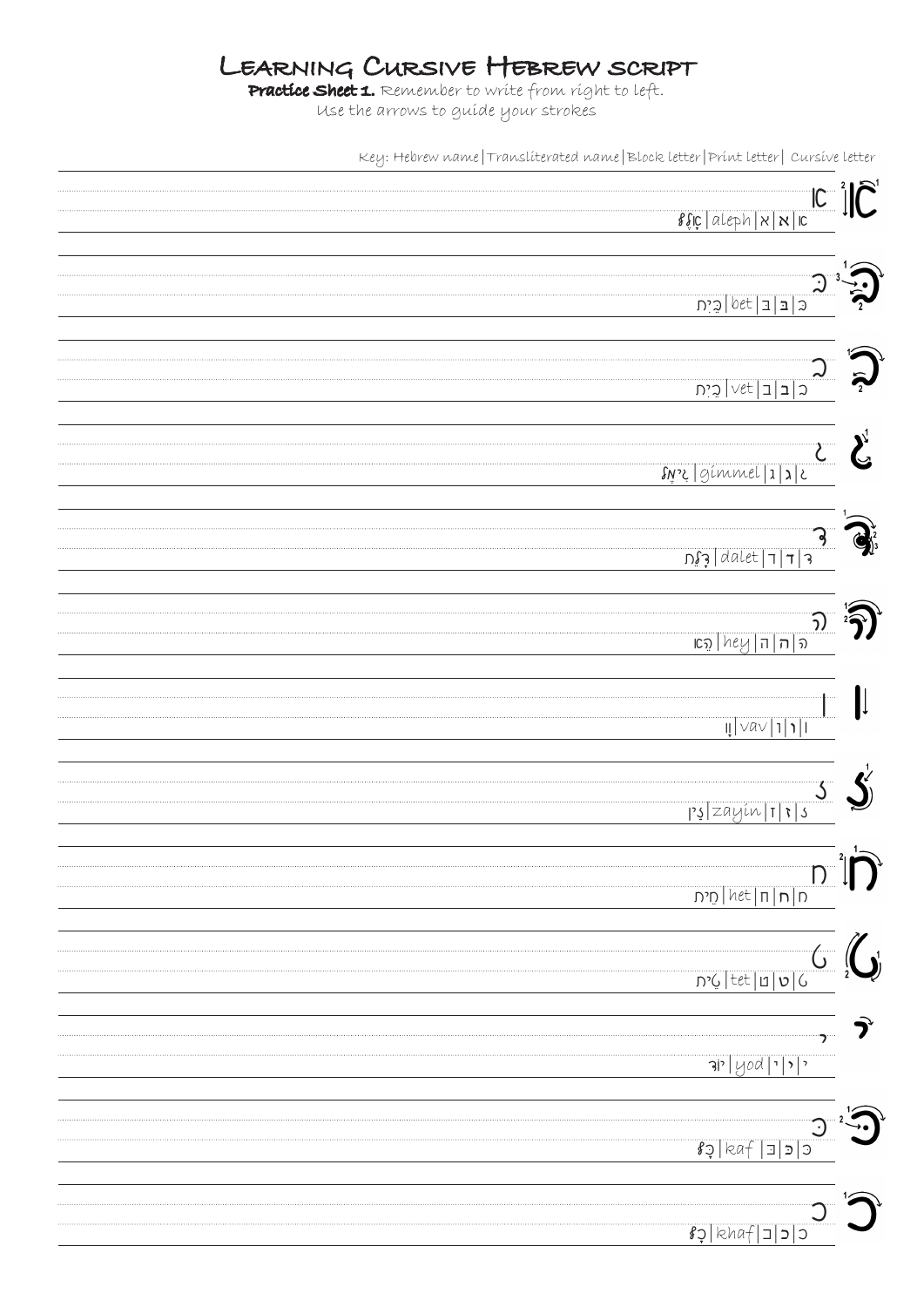## Learning Cursive Hebrew script

Practice Sheet 2. Remember to write from right to left. Use the arrows to guide your strokes

Key: Hebrew name|Transliterated name|Block letter|Print letter| Cursive letter

| D'OBJ Rhafsofit 7 7 2                                                                                                                                                                                                                                                                                                                                                                        |            |
|----------------------------------------------------------------------------------------------------------------------------------------------------------------------------------------------------------------------------------------------------------------------------------------------------------------------------------------------------------------------------------------------|------------|
|                                                                                                                                                                                                                                                                                                                                                                                              |            |
|                                                                                                                                                                                                                                                                                                                                                                                              |            |
|                                                                                                                                                                                                                                                                                                                                                                                              |            |
|                                                                                                                                                                                                                                                                                                                                                                                              |            |
| $3\sqrt{2}$  camed 2 3 8                                                                                                                                                                                                                                                                                                                                                                     |            |
|                                                                                                                                                                                                                                                                                                                                                                                              |            |
|                                                                                                                                                                                                                                                                                                                                                                                              |            |
|                                                                                                                                                                                                                                                                                                                                                                                              |            |
| $\frac{N}{\frac{N}{N}\left\lceil \frac{N}{N}\right\rceil}$                                                                                                                                                                                                                                                                                                                                   |            |
|                                                                                                                                                                                                                                                                                                                                                                                              |            |
|                                                                                                                                                                                                                                                                                                                                                                                              |            |
|                                                                                                                                                                                                                                                                                                                                                                                              |            |
|                                                                                                                                                                                                                                                                                                                                                                                              |            |
|                                                                                                                                                                                                                                                                                                                                                                                              |            |
|                                                                                                                                                                                                                                                                                                                                                                                              |            |
| O                                                                                                                                                                                                                                                                                                                                                                                            |            |
|                                                                                                                                                                                                                                                                                                                                                                                              |            |
|                                                                                                                                                                                                                                                                                                                                                                                              |            |
|                                                                                                                                                                                                                                                                                                                                                                                              |            |
| I J                                                                                                                                                                                                                                                                                                                                                                                          |            |
|                                                                                                                                                                                                                                                                                                                                                                                              |            |
|                                                                                                                                                                                                                                                                                                                                                                                              |            |
|                                                                                                                                                                                                                                                                                                                                                                                              |            |
|                                                                                                                                                                                                                                                                                                                                                                                              |            |
| n'alo III nun sofit                                                                                                                                                                                                                                                                                                                                                                          |            |
|                                                                                                                                                                                                                                                                                                                                                                                              |            |
|                                                                                                                                                                                                                                                                                                                                                                                              |            |
|                                                                                                                                                                                                                                                                                                                                                                                              |            |
|                                                                                                                                                                                                                                                                                                                                                                                              |            |
| O aluech D D O                                                                                                                                                                                                                                                                                                                                                                               |            |
|                                                                                                                                                                                                                                                                                                                                                                                              |            |
|                                                                                                                                                                                                                                                                                                                                                                                              |            |
|                                                                                                                                                                                                                                                                                                                                                                                              |            |
| $\alpha$                                                                                                                                                                                                                                                                                                                                                                                     |            |
| $\frac{1}{2} \frac{1}{2} \frac{1}{2} \frac{1}{2} \frac{1}{2} \frac{1}{2} \frac{1}{2} \frac{1}{2} \frac{1}{2} \frac{1}{2} \frac{1}{2} \frac{1}{2} \frac{1}{2} \frac{1}{2} \frac{1}{2} \frac{1}{2} \frac{1}{2} \frac{1}{2} \frac{1}{2} \frac{1}{2} \frac{1}{2} \frac{1}{2} \frac{1}{2} \frac{1}{2} \frac{1}{2} \frac{1}{2} \frac{1}{2} \frac{1}{2} \frac{1}{2} \frac{1}{2} \frac{1}{2} \frac{$ |            |
|                                                                                                                                                                                                                                                                                                                                                                                              |            |
|                                                                                                                                                                                                                                                                                                                                                                                              |            |
|                                                                                                                                                                                                                                                                                                                                                                                              |            |
| $\rm \ddot{\mathcal{O}}$                                                                                                                                                                                                                                                                                                                                                                     | <b>80)</b> |
| $ cos b\sqrt{h}  =  a $ 9                                                                                                                                                                                                                                                                                                                                                                    |            |
|                                                                                                                                                                                                                                                                                                                                                                                              |            |
|                                                                                                                                                                                                                                                                                                                                                                                              |            |
| $\overline{\partial}$                                                                                                                                                                                                                                                                                                                                                                        |            |
| $ log fey  =  g $ ס                                                                                                                                                                                                                                                                                                                                                                          |            |
|                                                                                                                                                                                                                                                                                                                                                                                              |            |
|                                                                                                                                                                                                                                                                                                                                                                                              |            |
|                                                                                                                                                                                                                                                                                                                                                                                              |            |
|                                                                                                                                                                                                                                                                                                                                                                                              |            |
| 9  1  7  30 kg  67 cofit                                                                                                                                                                                                                                                                                                                                                                     |            |
|                                                                                                                                                                                                                                                                                                                                                                                              |            |
|                                                                                                                                                                                                                                                                                                                                                                                              |            |
|                                                                                                                                                                                                                                                                                                                                                                                              |            |
| $\overline{\phantom{a}3}$                                                                                                                                                                                                                                                                                                                                                                    |            |
|                                                                                                                                                                                                                                                                                                                                                                                              |            |
|                                                                                                                                                                                                                                                                                                                                                                                              |            |
|                                                                                                                                                                                                                                                                                                                                                                                              |            |
|                                                                                                                                                                                                                                                                                                                                                                                              |            |
| — ©                                                                                                                                                                                                                                                                                                                                                                                          |            |
| $\frac{1}{\sqrt{2}}$   tsade sofit   p   y   8                                                                                                                                                                                                                                                                                                                                               |            |
|                                                                                                                                                                                                                                                                                                                                                                                              |            |